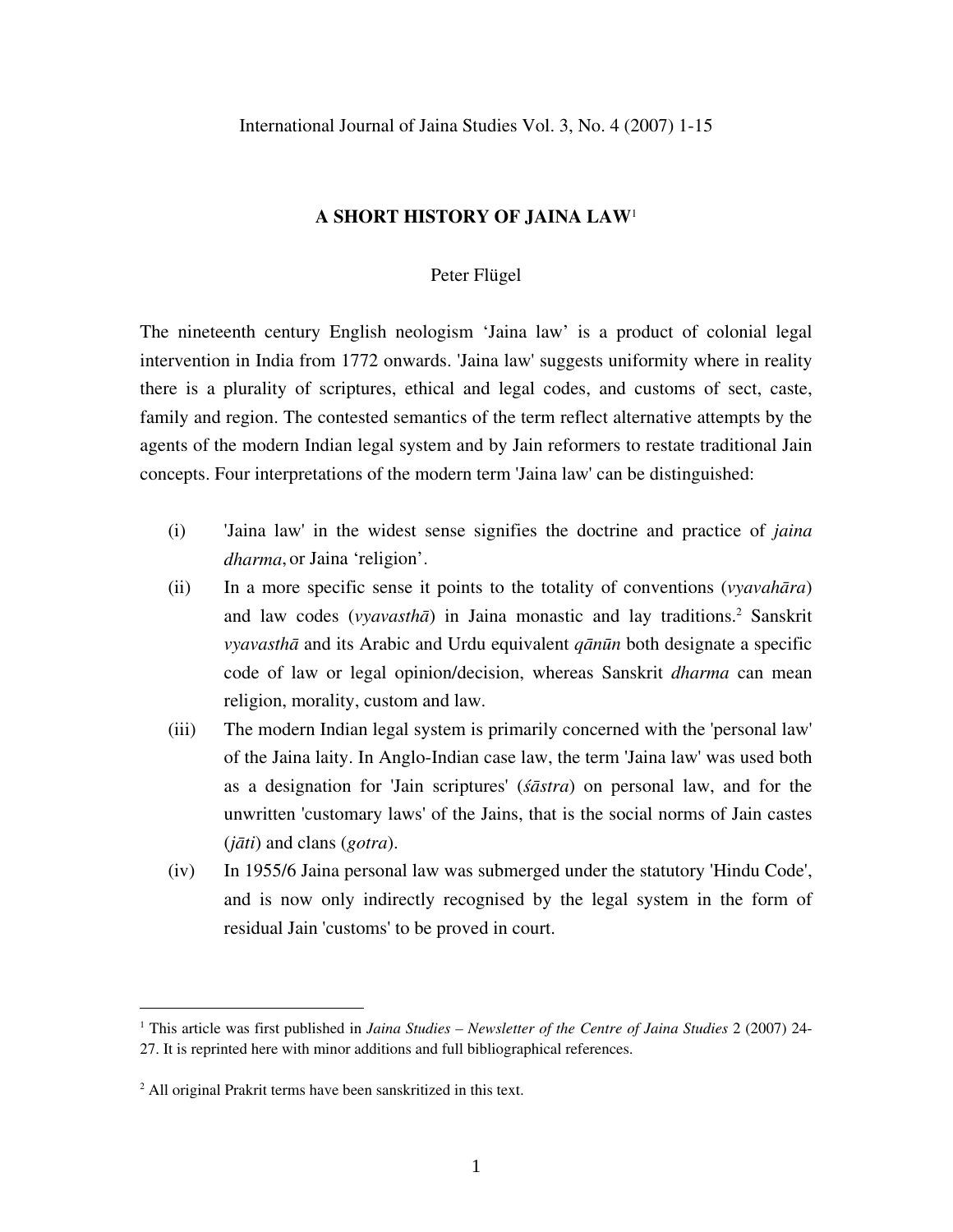The principal sources of Jaina law are the Prakrit Śvetāmbara and Digambara scriptures, known as *āgama* or *siddhānta*, and their extensive commentaries. Early 'Jaina law' was exclusively monastic law, which still evolves through commentary and supplementary rules, unconstrained by state interference. Śvetāmbara monastic jurisprudence combines general ethical principles (*dharma*) - five fundamental qualities (*mūla-guṇa*) and ten or more additional qualities (*uttara-guṇa*) - with specific rules (*kalpa*) of good conduct (*ācāra*), supplemented by lists of common transgressions (*anācāra* or *pratisevanā*) and corresponding atonements (*prāyaścitta*). Atonements for self-purification should be requested voluntarily by an offender, following confession (*ālocanā*) and repentance (*pratikramaṇa*). Alternatively, penances are imposed as punishments (*daṇḍa*) by the head of the order (*ācārya*), whose judgments should take into account the circumstances and the status of the offender and make allowances for exceptions (*apavāda*). The disciplinary proceedings (*vyavahāra*) are, in theory, determined by superior knowledge (*āgama*), traditional prescriptions (*śruta*), an order (*ājñā*), a rule (*dhāraṇā*) or an accepted practice (*jīta*), the following criterion always coming into force in absence of the preceding one (Vavahāra 10.2 = Viyāhapannatti 383a  $=$  Thāṇa 317b).<sup>3</sup> In practice, only the last four criteria are relevant.<sup>4</sup>

The rules of tradition (*śruta*) and the procedures of adjudication (*vyavahāra*) and execution (*prasthāvana*) of penances are detailed in the *Chedasūtra*s of the Śvetāmbara canon and their commentaries, the *niryukti*s, *cūrṇi*s, *bhāṣya*s and *ṭīkā*s. The oldest passages of these texts must have been composed not long after Mahāvīra. After the emergence of differently organized monastic orders, *gaccha*s or *gaṇa*s, in the medieval period, the commonly accepted disciplinary texts of the Śvetāmbara tradition were supplemented by codified customary laws of individual monastic traditions, *sāmācārī* or *maryādā*<sup>5</sup> (incorporating *ājñā* and *dhāraṇā*), which are still continuously updated by the *ācārya*s. Ācārya Malayagiri (12th C.E.), in his commentary on Vavahāra 10.9, notes that consequently it is possible to follow the *dharma*, while violating the law, or *maryādā*. 6

1

<sup>3</sup> Schubring, in Schubring & Caillat 1966: 87.

<sup>4</sup> "[All] proceedings (vavahāra) ... are determined by superior knowledge (āgama), tradition (suya), an order (āā), a rule (dhāraā) or an accepted practice (jīya), the following criterion always coming into force in default of the proceeding one" (Viy. 383a, rendered by Deleu 1970: 152).

<sup>5</sup> The canonical term *sāmācārī* and the post-canonical term *maryādā* are both currently in use. On the Jaina *maryādā* literature see Flügel 2003.

<sup>6</sup> Schubring, in Schubring & Caillat 1966: 87.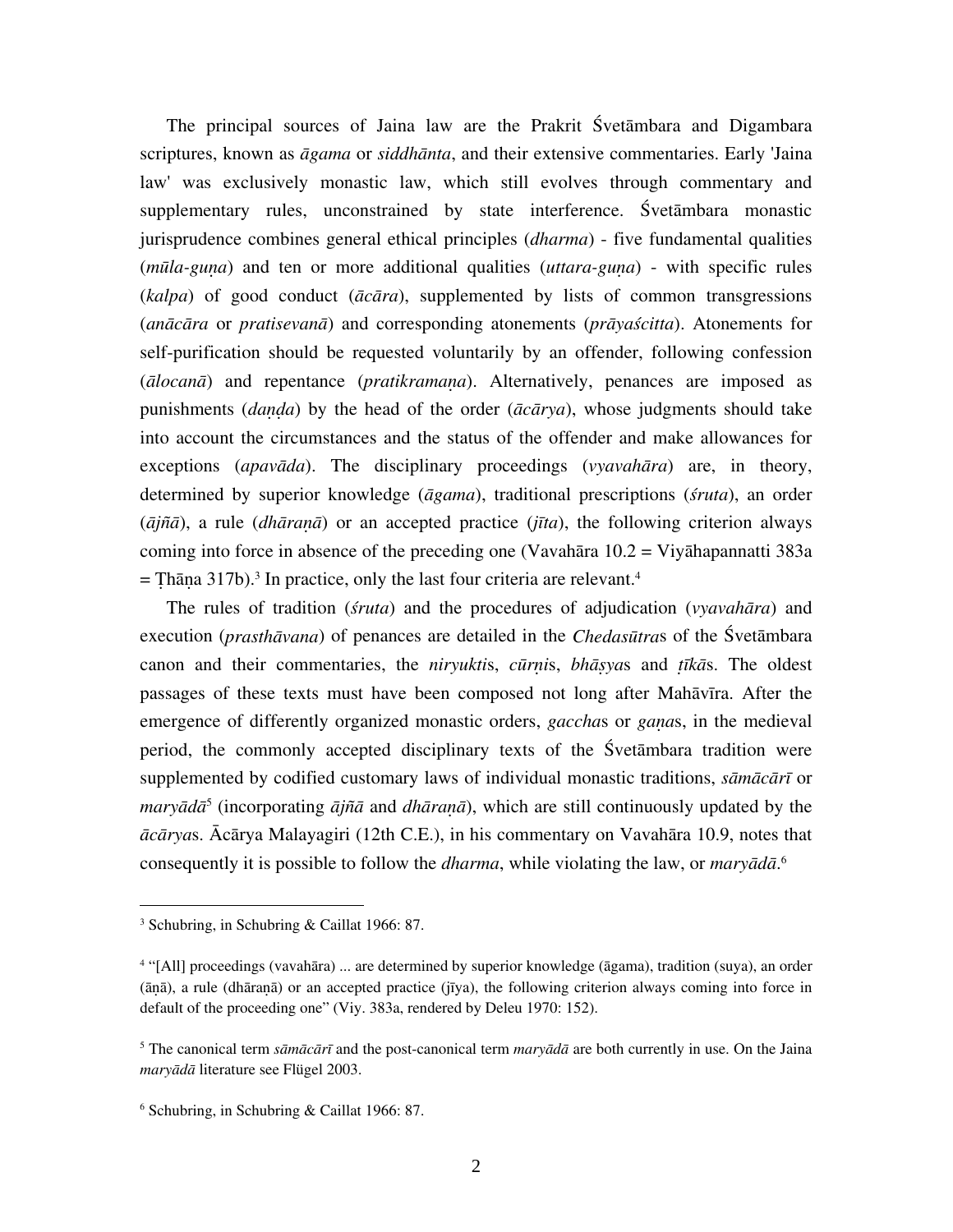In contrast to the Śvetāmbaras, Digambaras never developed organized monastic orders, and have only a rudimentary literature on monastic jurisprudence. They regard their own much younger *Caranānuyoga* texts as authoritative for monastic jurisprudence.

Lay supporters of the mendicants, the *upāsaka*s, supporters, or *śrāvaka*s, listeners, were defined early on as part of the fourfold community (*tīrtha* or *saṅgha*) of monks, *sādhu*s, nuns, *sādhvī*s, laymen, *śrāvaka*s, and laywomen, *śrāvikā*s (Viy 792b), on condition of vowing to observe in part (*deśa-virata*) the main ethical principles to which mendicants must be fully committed (*sarva-virata*). Categorising 'laity' as lower rank ascetics and devising rules based on monastic paradigms was the work of monks (4th to 14th century). Such rules achieve normative force through public vows, and can be individually chosen and self-imposed for specified times. In contrast to monastic law, observance is socially sanctioned *qua* status recognition, not enforced through juridical procedures.

The principal written sources for judging the proper conduct of the laity are the medieval *śrāvakācāra*s, treatises containing rules of conduct (*ācāra*) for the laity (*śrāvaka*), and *nītiśāstra*s, texts on statecraft, law and ethics. The word *śrāvakācāra* and its synonym *upāsakādhyayana*, lessons for the layman, are used as generic terms only by the Digambaras who claim that the original *Upāsakādhyayana* is lost,7 while the Śvetāmbaras preserved the *Uvāsagadasāo* (Sanskrit *Upāsakadaśāḥ* or *Upāsakādhyayana*), the only canonical text exclusively devoted to the concerns of the laity. The Sanskrit term *nīti-śāstra* is used as a designation for both texts on statecraft and political ethics (*rājā-nīti*) and for texts on morality and rules for ethical conduct in everyday life (*sāmānya-nīti*).8 Together, the *śrāvakācāra*s and the *nītiśāstra*s form the Jaina equivalent of the Hindu *dharmaśāstras*.<sup>9</sup> But their focus is more on ethics and ritual than on statecraft and personal law, which are traditionally kept outside the religious law and left to local custom, *deśācāra*, which Jains are advised to observe if there is no conflict with the *dharma*.

Jaina texts on kingship, statecraft and personal law were composed in contexts where individual Jain mendicants exercised personal influence over one or other 'Hindu' king or

<sup>7</sup> Williams 1963: xi. Chapters VI-VIII of Somadeva's *Yaśastilaka*, for instance, on *samyaktva* and lay ethics are styled *Upāsakādhyayana* (Handiqui 1949/1968: 246).

<sup>8</sup> Hertel 1922: 5.

<sup>9</sup> Glasenapp 1925/1999:111f./131f., 325-30/360-65; Williams 1963: xi.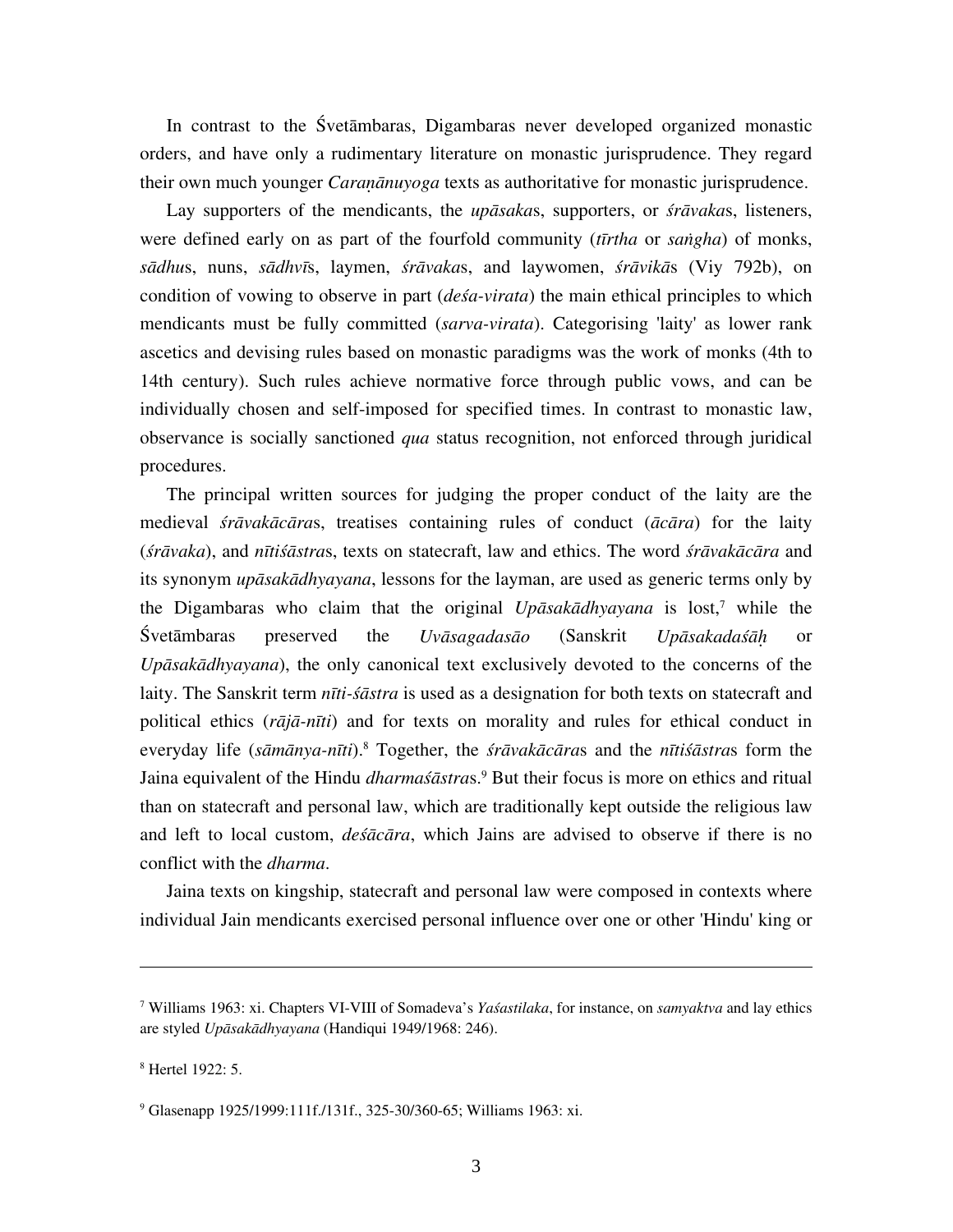local official. The majority of the texts were created by monks of the Digambara tradition which had a sustained influence on the ruling dynasties in the Deccan between the 8th-12th centuries. The most significant Jaina works on statecraft are the *Ādipurāṇa* of Ācārya Jinasena (ca. 770-850 C.E.) and the *Nītivākyāmṛtam* (ca. 950 C.E.) and the *Yaśastilaka* (959 C.E.)<sup>10</sup> of Ācārya Somadeva Sūri. Both authors were associated with the rulers of the Rāṣṭrakūṭa empire. The *Ādipurāṇa* belongs to the genre of universal history. It tells the life story of the first Jina, the legendary first king and law-giver Ṛṣabha, in the manner of a Jaina *Mahābhārata*, and for the first time offers blueprints for Jain social rituals and Jain kingship through the Jainization of Brāhmaṇical prototypes. The *Nītivākyāmṛtam*, by contrast, is an entirely secular text on statecraft modelled on the *Ārthaśāstra* of Kauṭilya (ca. 3rd century B.C.E. - 1st century C.E.) with barely noticeable emphasis on Jaina morality.<sup>11</sup> The most influential medieval Śvetāmbara text concerning the laity is the *Yogaśāstra* and its auto-commentary by Hemacandra (12th C.E.) who was closely linked with King Kumārapāla of the western Cālukya dynasty in Gujarat. The first Śvetāmbara text detailing life-cycle rituals is the *Ācāradinakara* of Vardhamānasūri of the Kharatara Gaccha (1411 C.E.).

While Jaina concepts of kingship and statecraft were never systematically implemented and considered obsolete already under Muslim rule, Jaina ethics is still evolving. Scripted liturgical and life-cycle rituals left their mark both on the ritual culture of the Jainas and on the customs of contemporary 'Jaina castes' which, though purely 'secular' from a purely doctrinal perspective, emerged in the medieval period generally through the conversion of local rulers by Jaina monks. Compilations of 'Jaina law' texts produced by modern Jaina reformers in the 19th and early 20th centuries focused exclusively on the only legal domain which was initially exempted from codified Anglo-Hindu law, that is the rules of Jaina 'personal law' concerning the role of property in contexts of marriage, adoption, succession, inheritance, and partition. At the centre of concern was the division of property, or *dāya-vibhāgam*. Medieval Digambara texts with chapters on 'personal law' are the *Bhadrabāhu Saṃhitā* (ca. 8th-15th century C.E.), the *Vardhamānanīti* of Amitagati (ca. 1011 C.E.), the *Jina Saṃhitā* of Vasunandi Indranandi

<u>.</u>

<sup>&</sup>lt;sup>10</sup> See Handiqui 1949: 98ff. on the YC as an "illustrative commentary on some of the topics dealt with in the formal treatises on the *nītiśāstra* including Somadeva's own *Nītivākhyāmṛta*."

<sup>11</sup> See Botto's 1961 comparison of the *Nītivākyāmṛtam* and the *Ārthaśāstra*. I am grateful to Maria Schetelich for pointing me to Botto's work.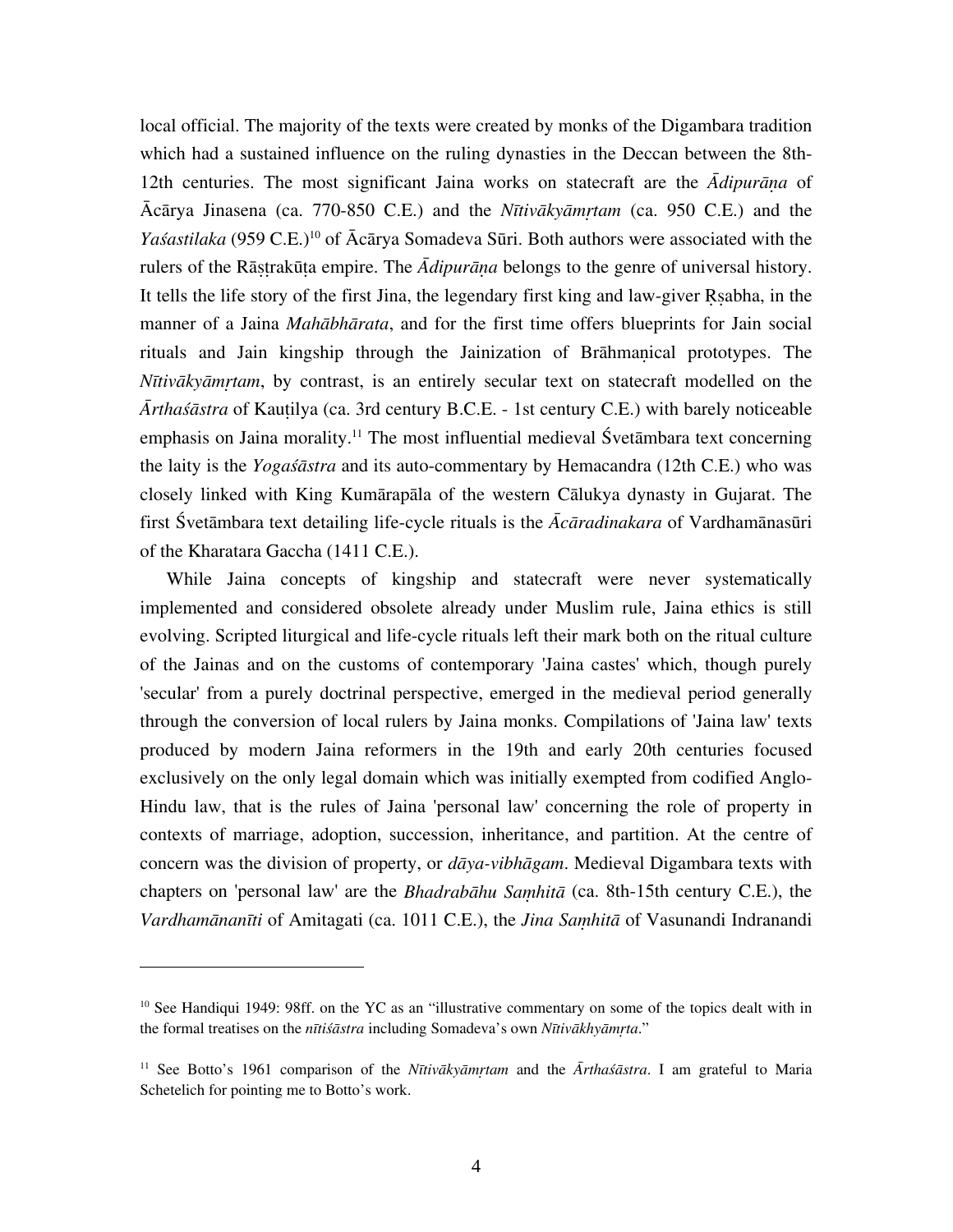(10th century C.E.),<sup>12</sup> and the *Traivarnikācāra* of Somasena (1610 C.E.).<sup>13</sup> The pioneering *Bhadrabāhu Saṃhitā* was cited by all later texts, even by treatises of Śvetāmbara authors such as the *Arhannīti* of Hemācārya (12th-14th century C.E.).14 They usually follow the example of Brāhmaṇical works such as the *Manusmṛti* (ca. 2nd century B.C.E. - 1st century C.E.), which in parts is influenced by earlier Jain teaching as Derrett (1980: 44) for instance on Manu 6.46 has shown. The Jain texts also contain many original conceptions especially on the rights of widows to inherit and to adopt a son, coloured throughout by the Jain value of non-violence.

The lasting impact of the statutes of medieval codified Jaina personal laws on the customs of Jaina castes is evident in numerous reported cases of the 19th and 20th centuries. These cases cannot be dismissed as modern fabrications, despite their somewhat artificial identification of modern customs with ancient *śāstric* prescriptions, which was typical for early 19th century Anglo-Indian law.<sup>15</sup> Already the earliest reported case on 'Jaina law', *Maharaja Govind Nath Ray v. Gulab Chand* (1833 5 S.D.A. [Śadra Dīvān-i 'Adālat] Calcutta Sel. Rep. 276), concludes that "according to *Jaina Sastras*, a sonless widow may adopt a son, just as her husband" (citing an untraceable passage in the *Ācāradinakara*). The leading case is *Bhagawandas Tejmal v. Rajmal Bhagawandas Tejmal v. Rajmal* (1873 10 Bom HC 241), a succession dispute within a Marwari Jaina Agravāl family involving a widow's right of adoption. Adjudicated by C. J. Westropp at the Bombay High Court, the decision was confirmed by the Privy Council in *Sheosingh Rain v. Dakho* (1878 ILR Allahabad 688). The final judgment distinguished between 'Jaina law' and 'custom', but affirmed Westropp's view that the Jains come under Hindu law unless they are able to provide evidence for the prevalence of different customs:

 $12$  J. L. Jaini 1916: 9 received a manuscript of this text from Pandit Fateh Chand of Delhi.

<sup>&</sup>lt;sup>13</sup> Williams 1963: 31 writes that the book provides a picture "of a very hinduized Jaina community in the early seventeenth century. It advocates many practices which in Jugalkiśor Mukhtār's definition are contrary to Jainism. Its scope goes very much beyond the limits of other *Śrāvakācāra*s and contains a considerable amount of information on the Jaina law of personal status." The same criticism has been expressed by Mahāprajña 2000: 7, also of another Digambara text called Dharmarāsikā.

<sup>14</sup> The Sanskrit text published in 1906 in Ahmedabad under the title *Laghu-Arhannīti* claims to be an extract of the untraceable Prakrit-text *Bṛhad-Arhannīti-Śāstra* of Hemacandra Sūri (12th century C.E.). See Winternitz 1920: 349, n. 1/1983: 547, n. 1; Glasenapp 1925/1999: 111/132.

<sup>15</sup> Menski 2003: 74.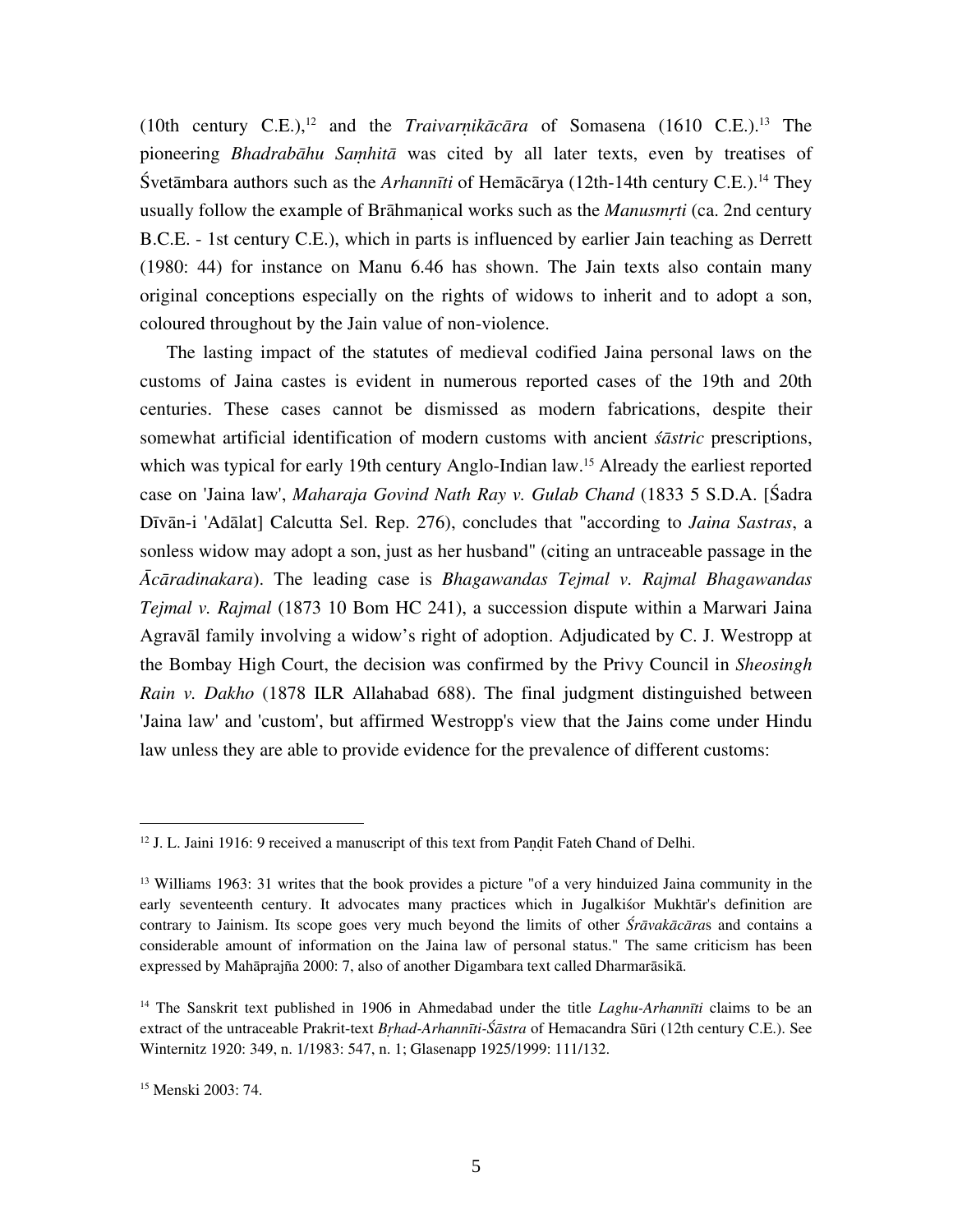"But when among Hindus (and Jains are Hindu Dissenters) some custom, different from the nor-mal Hindu law of the country, in which the property is located, and the parties resident, is alleged to exist, the burden of proving the antiquity and invariability of the custom is placed on the party averring its existence" (Bhagawandas Tejmal v. Rajmal 1873 10 Bom HC 260).

Reform oriented 'liberal' Jain lawyers resisted the imposition of Anglo-Hindu law, which from 1858 was extensively codified, and the progressive juridical demotion of the notion of a scripture based uniform 'Jaina law', mirroring *śāstric* 'Hindu law', and its replacement with secular unscripted local 'customs' of caste. They persistently demanded the "right for a personal law based on our scriptures" (Alaspurkara 1945: 1). For the purpose of unifying 'the Jaina community' to strengthen its political influence, the fiction of a long forgotten originally unified 'Jaina law' was upheld:

"The Jainas, if they are not now, have been a united body of men and women, at least in the Past. They had a law of their own. It is not altogether lost. It is buried in the mass of our literature and traditions; but it is there all right" (J. L. Jaini 1916: vii-viii).

"All the Jainas are governed by one law. The law books to which they owe and profess allegiance are the same. The spiritual precepts which form the backbone of their moral and mundane conduct spring from the same theological and metaphysical beliefs and considerations" (J. L. Jaini 1916: 94);

"It is well to recognise that the Jainas are not a bagful of castes and sects with diversified cultures, conceptions and creeds. There is one doctrine, one religion, one culture, one community of the Jainas, and also one Law" (C. R. Jain 1941: 19f.).

Because no textual evidence was accessible to the courts during the period of codification of Hindu law, Jaina law was treated merely as a 'deviation' from standard 'Hindu law'. 'Jainism/Jinism' was not even recognised as an independent 'religion' until 1879 when Hermann Jacobi in the introduction of his edition of the *Kalpasūtra of Bhadrabāhu* furnished for the first time textual proof that the ancient Buddhist scriptures already depicted the *nirgranthas* as a separate 'heretical' (*tīrthyā*) group. Officially, the category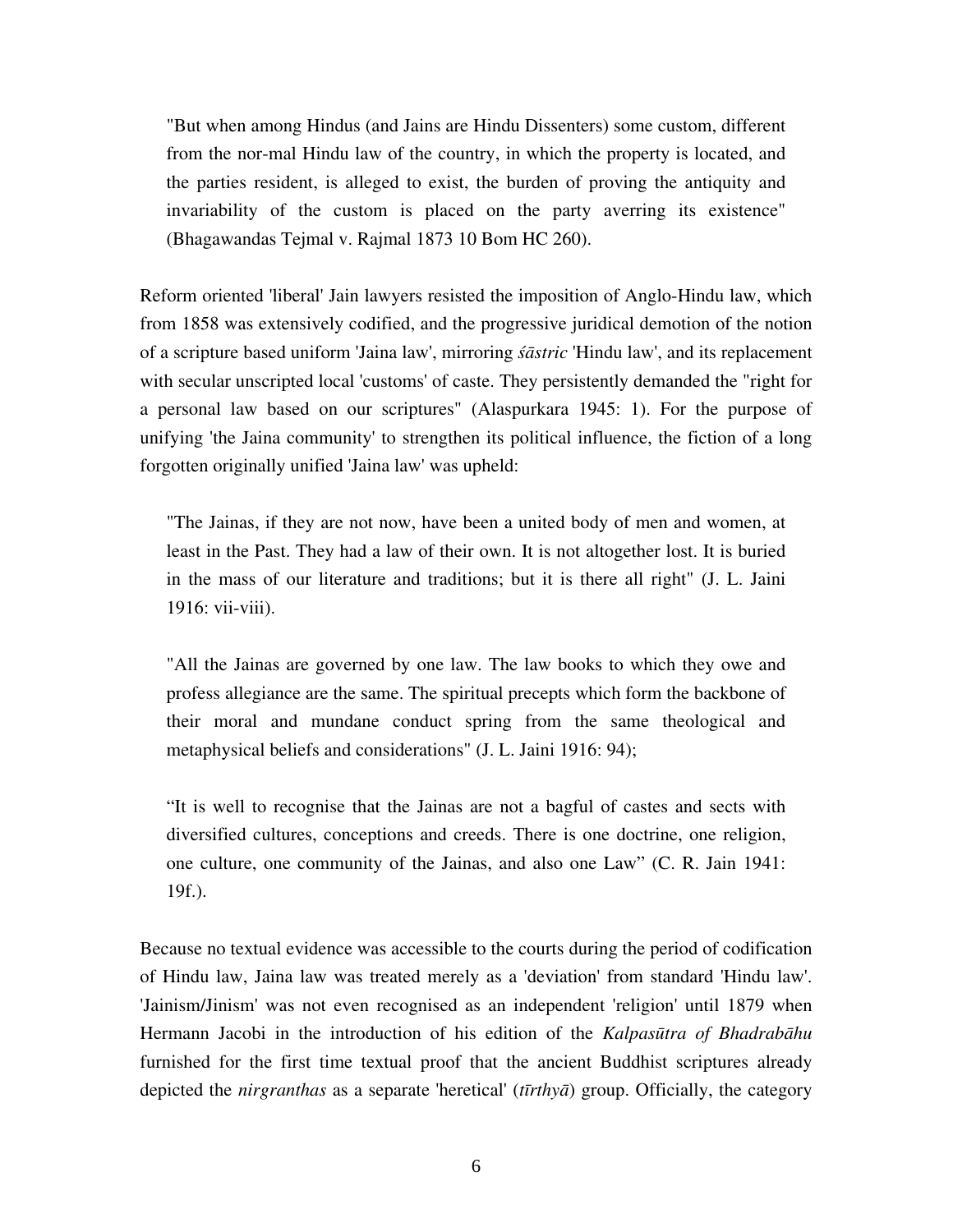'Jain' was used for the first time in the Census of India of 1881.



 Rai Bahadur Jagmander Lal Jaini, Law Member and President, Legislative Council, Indore (Source: *Jaina Gazette* 1927)

The problem that relevant scriptural evidence for Jain social customs was not readily available in print before the second decade of the 20th century, and only accessible for the courts through 'expert' witnesses, was partly due to the opposition of 'orthodox' Jains who in view of the "large number of differences in our social customs" were against the creation of a uniform Jaina Law and of "a central guiding and directing body working all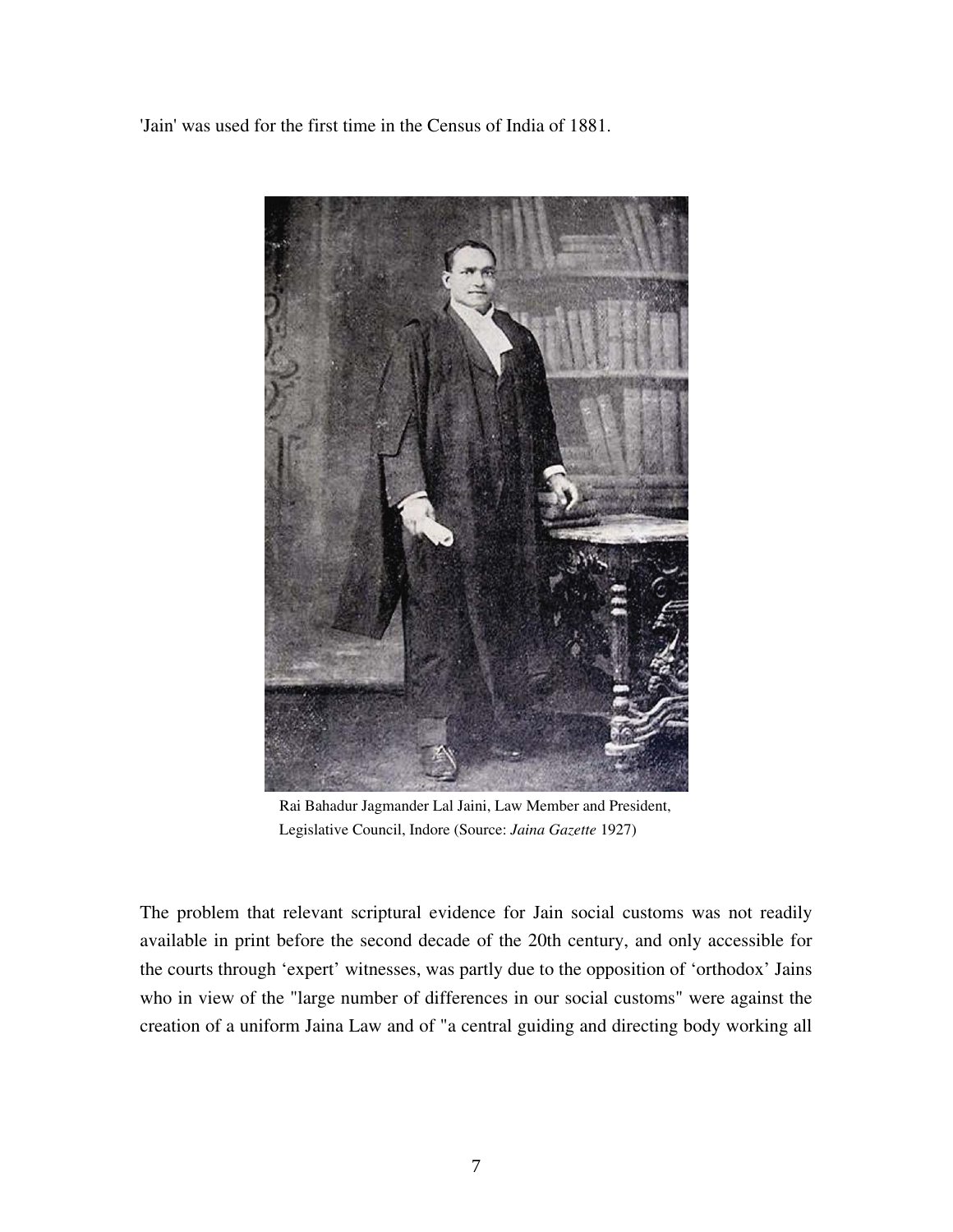over the country" (Latthe<sup>16</sup> 1906: 31f.);<sup>17</sup> particularly in view of the fact that in *Harnabh Pershad v. Mandil Das* 27 C. 379 (1899) "the homogeneity of the Jainas was recognised by holding that Jaina customs of one place were relevant as evidence of the existence of the same custom amongst Jainas of other places" (J. L. Jaini 1916: 22).18 In 1904, members of the Young Jain Men's Association (later All-India Jain Association) and the Digambara All-India Jaina Mahāsabhā reiterated earlier suggestions to collect "materials from Jain Shastras for compiling a Jain Law like the Hindu Law" (M. S. Jaini 1904: i), i.e. as a "code of Jain customs" (J. L. Jaini 1905: 144). Already in 1886, Paṇḍit Padmarāja published *A Treatise on Jain Law and Usages*. But it contained merely selections from medieval Digambara codifications of local customs which reflected southern Indian practices, for instance of cross-cousin marriage. Only in 1910 a Jaina Law Committee was formed by the Mahāsabhā to formulate a common legal code and to claim rights and privileges for 'the Jain community as a whole' in the new Legislative Assembly.19 Barrister Jagmander Lal Jaini's (1881-1927) landmark translation of the *Bhadrabāhu Saṃhitā* was published in 1916. After the Montague Declaration in 1917, the Jain Political Association was set up by the same circle of predominately Digambara Jain intellectuals to create a unitary political representation for the Jains.<sup>20</sup> Following the

 $\overline{a}$ 

<sup>19</sup> "A large No. of responsible persons solved the problem, wherein various manuscripts, old and new, and other pontiffs of the religion were consulted" (Jain Mitra Mandal 1927: 47).

<sup>&</sup>lt;sup>16</sup> Ānnāsāheb Bahādur Laththe (1878-1950), a lawyer, was the Dīvān of Chhatrapati Shahu (1874-1922), Mahārāja of Kolhapur. He was a major leader of the Non-Brahman Movement, and founder of the Daksin Bhārat Jain Sabhā.

<sup>&</sup>lt;sup>17</sup> "Our common religion is the basis of our common aspirations and what little work is possible in the direction of evolving common social life over and above this basis, is being done by our Mahasabha, our J.Y.M. Association and your esteemed Gazette. Reforms which are completely involved with family life must, I think, be left to individual evolution, for a long time to come" (Latthe 1906: 32).

<sup>&</sup>lt;sup>18</sup> At the time, presumptions of homogeneity were also imposed by the lay leaders of the new sectarian Jain Conferences. The newly invented self-designation 'Sthānakavāsī', for instance, was originally intended to incorporate also the Loṅkāgaccha traditions and the Terāpanth: "It is no doubt very gratifying that Loka-Gachha, Tera Panthi, Sadhumargi, Daya-Dharmi – all these have realised that they are one and the same as Swetamber Sthanakvasi Jains (and this is really so) and they heartily participate in this great movement. The most prominent men of the Loka Gachh of Bengal also exhibit their readiness and willingness to lend every support to this pious cause" (Swetambara Sthanakvasi Jain Conference 1905: Appendix 1). See Flügel 2005.

<sup>&</sup>lt;sup>20</sup> According to J. L. Jaini, the various initiatives were manifestations of a 'Jaina enlightenment': "It is as if yesterday that after the red day of the Mutiny, India slept like a psychologised baby under the spell of British domination and the Jainas like other sections of the Indian nation had no consciousness of their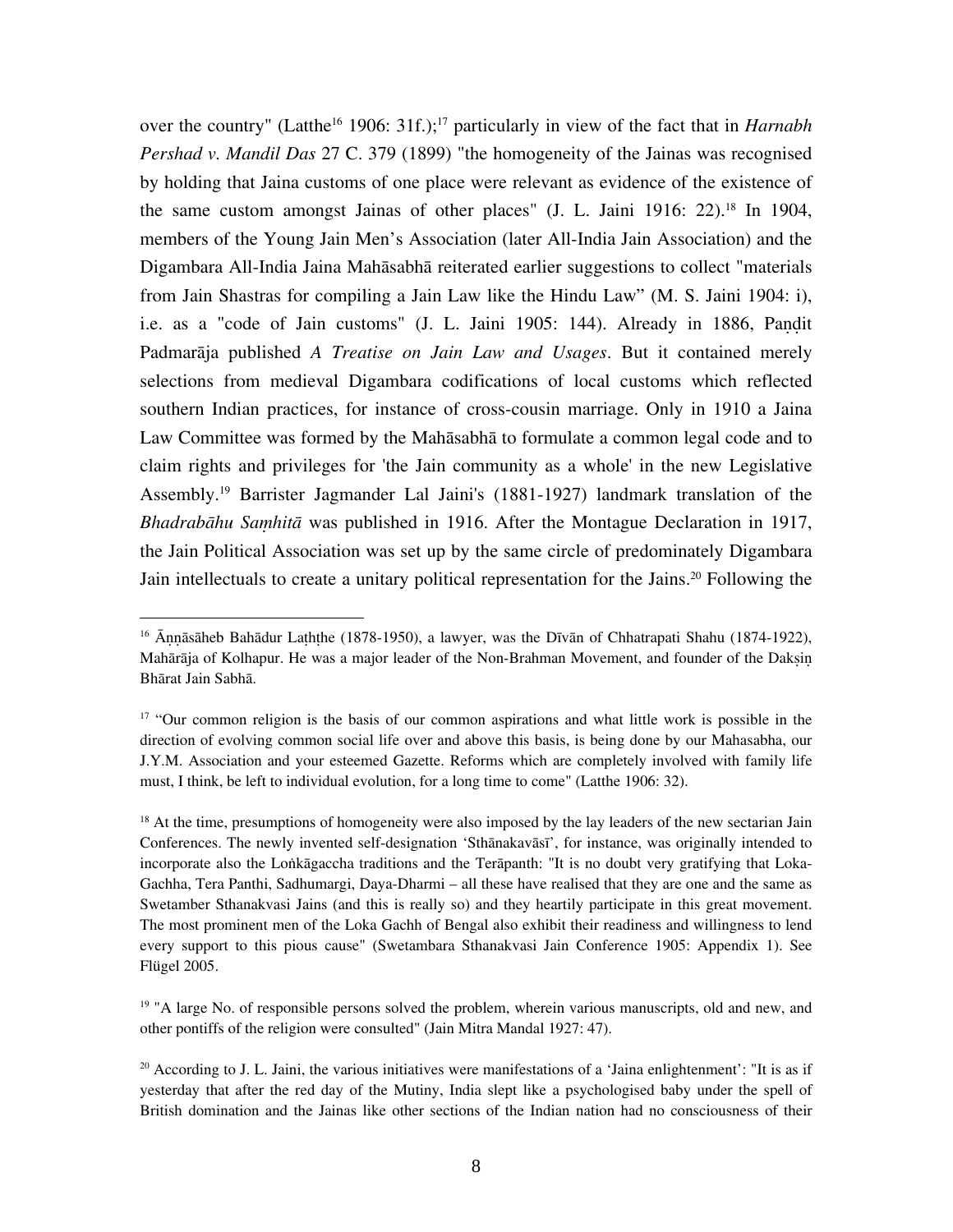publication of Hari Singh Gour's (1869-1949) *The Hindu Code* in 1919, the Jaina Mītra Maṇḍal in Delhi, also a Digambara organization, created the Jain Law Society under the leadership of the Barristers Jagmander Lal Jaini (1881-1927) and Champat Ray Jain  $(1867-1942)$  to refute the "misrepresentations" of Jainism in this text,  $21$  whose second edition was amended accordingly. In due course the society intended, after due search of the *śāstric* literature, to give a definite shape to Jaina Law. The result of this collective effort was C. R. Jain's (1926) compilation *Jaina law* with (reprints of) text translations of treatises on personal law by both Digambara and Śvetāmbara authors, which almost certainly influenced the outcome of the landmark judgment *Gateppa v. Eramma* (1927 AIR Madras 228) which concluded that Jains are not 'Hindu dissenters' but followers of an independent religion. The Census is still the only government institution which recognises Jains as an independent group.

The legal status of the Jaina laity continued to be disputed until Indian Independence. However, the Privy Council decision on *Bhagawandas Tejmal v. Rajmal* effectively sealed the legal position of the Jainas in India today. Its decision that the Jainas come under codified 'Hindu law' dominated the case law until 1955/6 when 'Jaina law' was officially subsumed under the new statutory 'Hindu Code' (which grants the same rights to widows as the Jaina texts centuries ago) with the dispensation that Hindu law is to be applied to Jainas in the absence of proof of special customs.<sup>22</sup> Article 25 (2) b Explanation II of the *Constitution of India* recognises Jains, Sikhs and Buddhists as separate religious groups, but subsumes them into 'Hindu' law, as do Sections 2 of the *Hindu Marriage Act* of 1955 and the *Hindu Succession Act* of 1956, as well as the *Hindu Minority and Guardianship Act* and the *Hindu Adoptions and Maintenance Act* of 1956.

rights, position, past or prospects. But it is pleasant to notice and emphasize that with every awakening or half awakening of India, the Jainas kept admirable pace. The nation had its Congress and Social and Educational Conferences, the Jainas at once had their All-India Digambara Jaina Mahasabha, Svetambar and Sthanakvasi Conferences, Boarding Houses, Schools, newspapers, memorials, etc., etc., the whole paraphernalia of modern so-called enlightenment and progress." (J. L. Jaini 1921: 2f.).

1

<sup>21</sup> See J. L. Jaini's 1921 pamphlet, which states: "Further the assumption that Hindu Law applies to Jainas is absolutely illegal, as it is against statute law. (See 21 George III C. 70 S. 17; Sir William Jones on  $19<sup>th</sup>$ March 1788 in *Digest of Hindu Law* by Colebrooke, in preface pp. v-vi.; 37 George III C. 142; Sir M. E. Smith in 4 Calcutta (Indian Law Reports) at p. 751; 29 Allahabad (I.L.R.) 495.)" (J. L. Jaini 1921: 8). "Dr Gour has erred in not distinguishing between caste and religion" (ib.).

22 See the publication of the Jain Seva Mandal Nagpur 1945 for Jain discussions and objections to the *Draft Hindu Code*.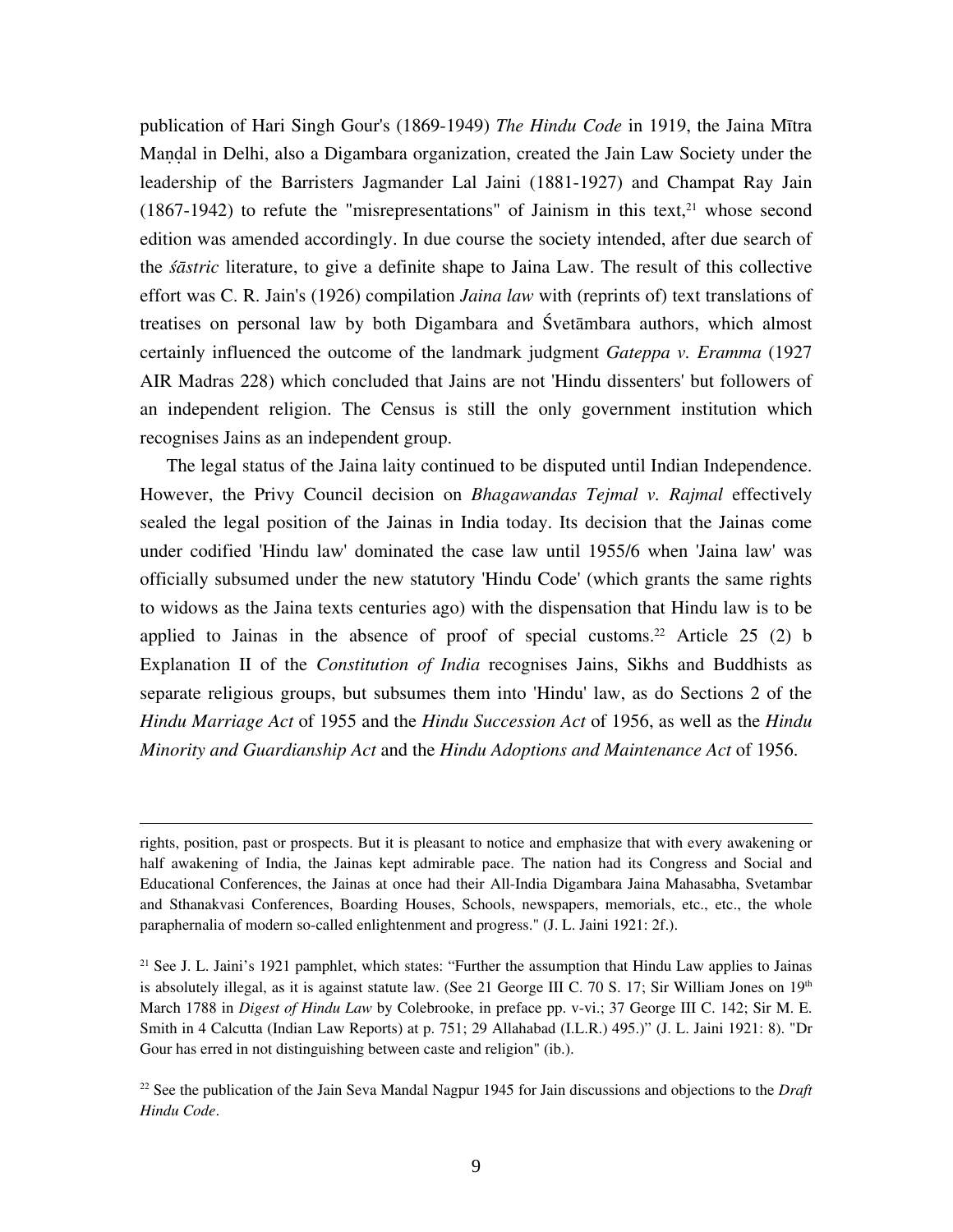

Assembly of the *All India Jain Conference* 14 March 1925, Śravaṇabeḷagoḷa (Source: *Jaina Gazette* 1925)

Despite their different religious beliefs and practices, for all practical purposes 'Jainas' are treated as 'Hindus' by the Indian state. Jainas were not even granted religious 'minority' status after the introduction of the National Commission of Minorities Act of 1992, except on the basis of differential state legislation. The controversial judgement of *Bal Patil v Union of India* (AIR 2005 SC 3172) states:

"'Hinduism' can be called a general religion and common faith of India whereas 'Jainism' is a special religion formed on the basis of quintessence of Hindu religion."

The process in modern Indian legal history of narrowing the semantic range of the modern term 'Jaina law' from 'Jain scriptures' down to 'Jain personal law' and finally 'Jain custom' may thus culminate not only in the official obliteration of Jaina legal culture, which continues to thrive outside the formal legal system<sup>23</sup> in monastic law, ethics and custom, but also of Jaina 'religion'.

<sup>23</sup> Cf. Menski 2006.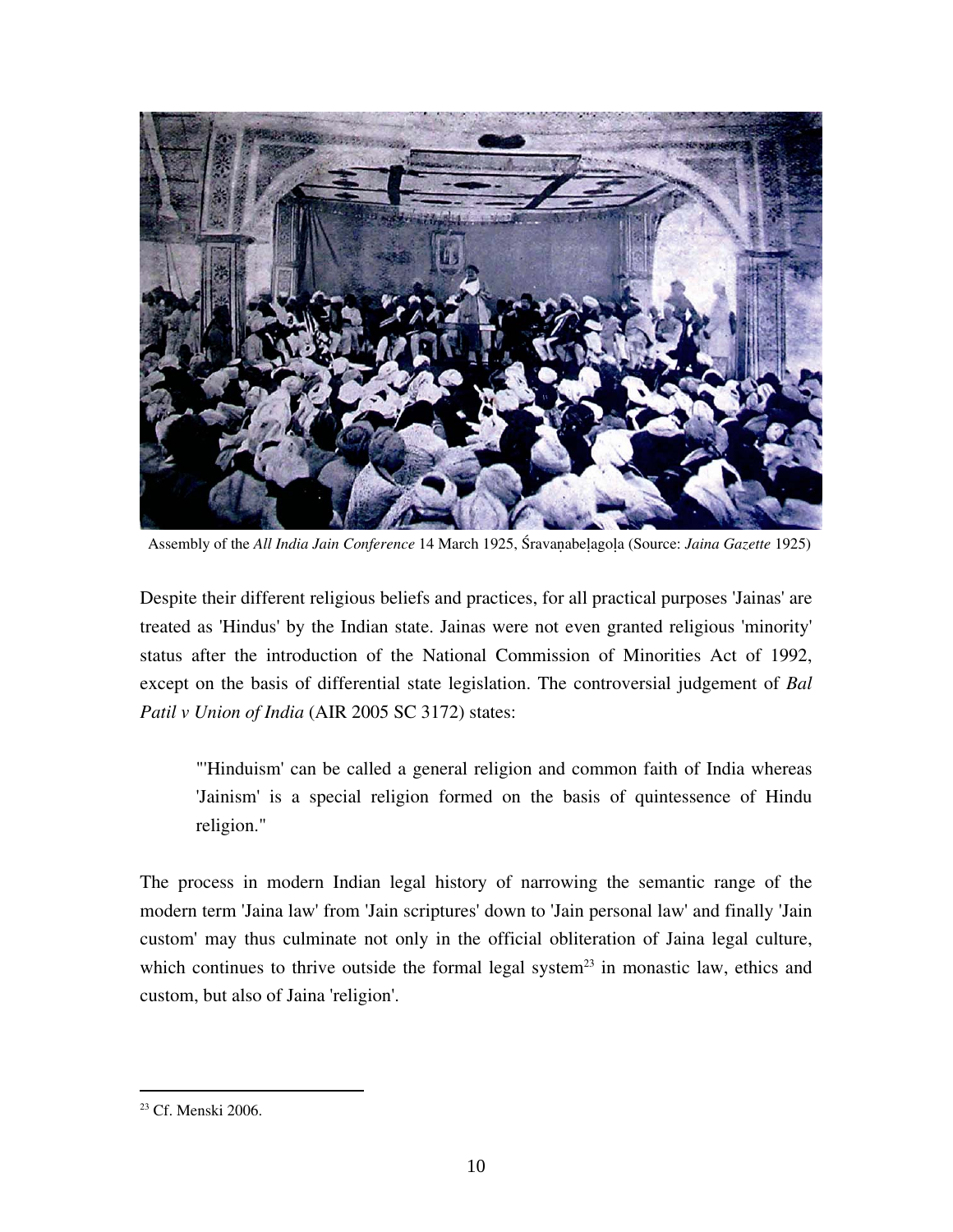### **BIBLIOGRAPHY**

#### **Primary Sources**

- AD *Ācāradinakara* of Vardhamānasūri, 1411 C.E. Published by Paṇḍit Kesarisiṅha. Bombay: Nirṇayasāgarā Press, 1922-1923.
- AP *Ādipurāṇa* of Ācārya Jinasena, ca. 780-850 C.E. Jñānapīṭha MūrtidevÒ Jaina Granthamālā No. 9. Benares, 1951. First published in Indore, 1916.
- AN *Arhannīti* of Hemācārya, ca. 12th-14th century C.E. A Śvetāmbara work in Sanskrit, first published in Lucknow 1891, and again in Ahmedabad 1906. Translated into English by Puran Candra Nahar (first edition untraceable, republished in C. R. Jain 1926: 172-207), and by J. D. M. Derrett 1976: 6-20.
- BS *Bhadrabāhusaṃhitā* of Bhadrabāhu, ca. 8th-15th century C.E. The Manuscript in the Bhandarkar Oriental Institute Pune is dated Samvat  $1504$  (=1448 C.E.). English Translation of chapter 9 (Dāya-bhāga) by J. L. Jaini 1916: 30-58, republished by C. R. Jain 1926: 109-142.
- JS *Jina Sahitā* of Vasunandi Indranandi, 10th century C.E. Text published by J. L. Jaini 1916: 59-64 and re-published with an English translation by C. R. Jain 1926: 156-171.
- N *Nītivākhyāmṛtam* of Somadeva Sūri, ca. 950 C.E. Original Text with Hindī and English Translation by Sudhīr Kumār Gupta. Jaipur, 1987.
- T *Traivarnikācāra* of Bhattāraka Somasena, 1610 C.E. Sanskrit text edited by Pannalāl Sonī. Bombay, 1925. Extracts of Chapter 11 translated into English by C. R. Jain 1926: 208-216.
- Ṭhāṇa *Ṭhāṇa* (*Sthānāṅga*). Mūla Pāṭh, Saṃskṛt Chāyā, Hindī Anuvād tathā Ṭippaṇ. Vācanā Pramukha: Ācārya Tulsī. Saṃpādak Vivecak: Muni Nathmal. Lāḍnūṁ: Jaina Viśva Bhāratī, 1976.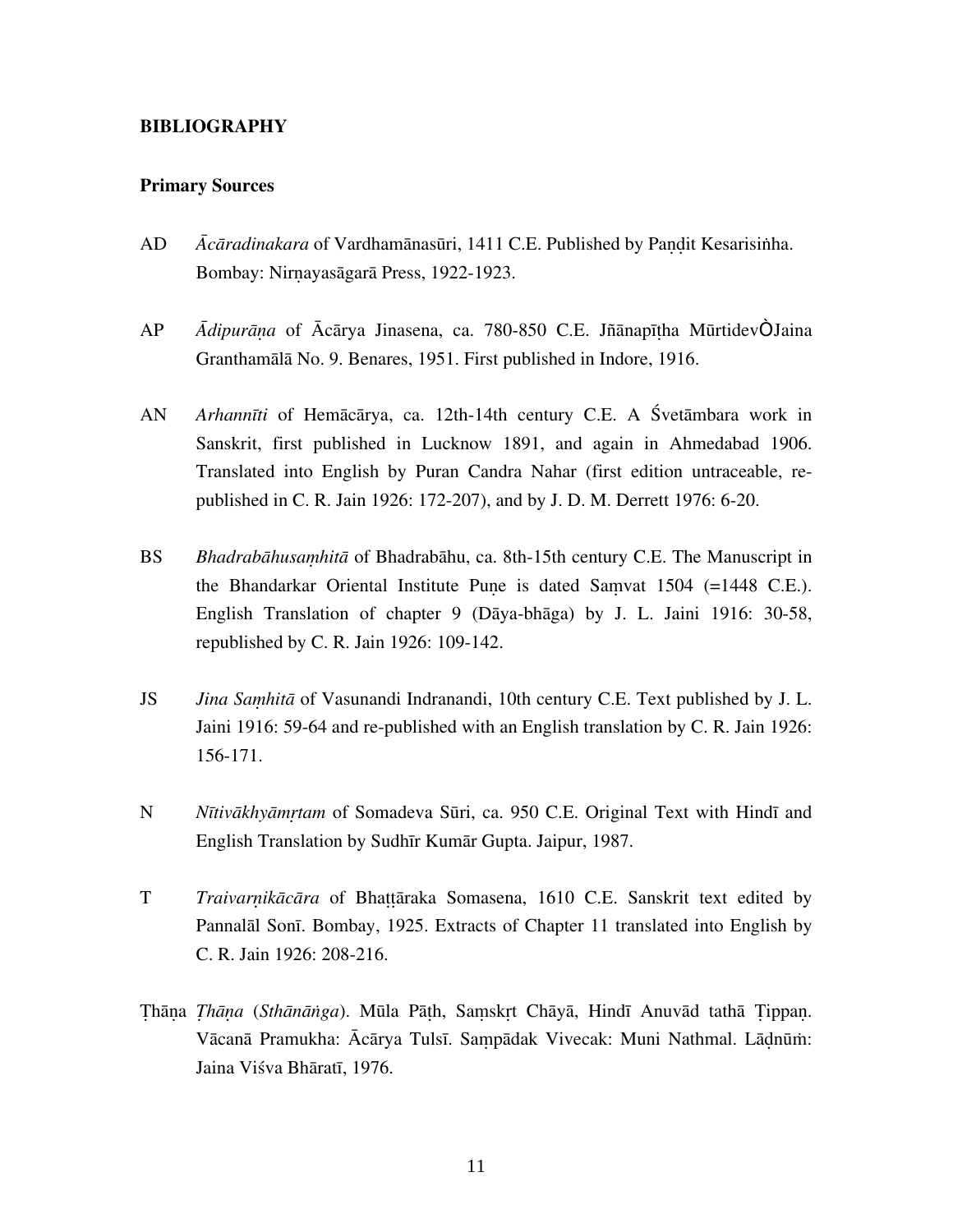- UD *Uvāsagasāo Dasāo* (*Upāsakadaśā* or *Upāsakādhyayanadaśā*). Translated into English by Rudolph A. F. Hoernle as The Uvāsagadasāo or the Religious Profession of the Uvāsaga Expounded in Ten Lectures Being the Seventh Anga of the Jains Translated from the Original Prakrit with Copies and Notes. Calcutta: The Asiatic Society, (1885-1890) 1989.
- Vav *Vavahāra* (*Vyavahāra*). Edited by Walther Schubring. In: *Vavahāra- und Nisīha-Sutta*. Herausgegeben von der Deutschen Morgenländischen Gesellschaft. Abhandlungen für die Kunde des Morgenlandes XV. Band No 1. Hg. W. Schubring. Leipzig: In Kommission bei F.A. Brockhaus, 1918.
- VN *Vardhamānanīti* of Ācārya Amitagati, 954 or 1011 C.E., or (?) of Hemācārya, ca.  $12<sup>th</sup>$ -14<sup>th</sup> century C.E. Extracts translated into English by J. L. Jaini, re-published in C. R, Jain 1926: 143-155.
- Viy *Viyāhapannatti* (*Bhagavaī*). The Fifth Anga of the Jaina Canon. Introduction, Critical Analysis, Commentary & Indexes by Jozef Deleu. Brugge: Rijksuniversiteit de Gent, 1970.
- YC *Yaśastilakacampū* of Somadeva Sūri, 10th century C.E. See Handiqui 1949.
- YS *Yogaśāstra* of Ācārya Hemacandra. A Twelfth Century Handbook on Śvetāmbara Jainism. Original with English Translation by Olle Qvarnström. Cambridge MA: Harvard Oriental Series, 2002.

# **Modern Sources**

Alaspurkara, L. S. "Synopsis." *The Draft Hindu Code and The Jaina Law*. Ed. Jain Seva Mandal Nagpur. Nagpur: Jain Seva Mandal of Nagpur, 1945.

Botto, Oscar. *Il Nītivākhyāmtam di Somadeva Sūri*. Torino, 1962.

Deleu, Jozef. *Viyāhapannatti (Bhagavaī). The Fifth Anga of the Jaina Canon*. *Introduction, Critical Analysis, Commentary & Indexes*. Brugge: Rijksuniversiteit de Gent, 1970.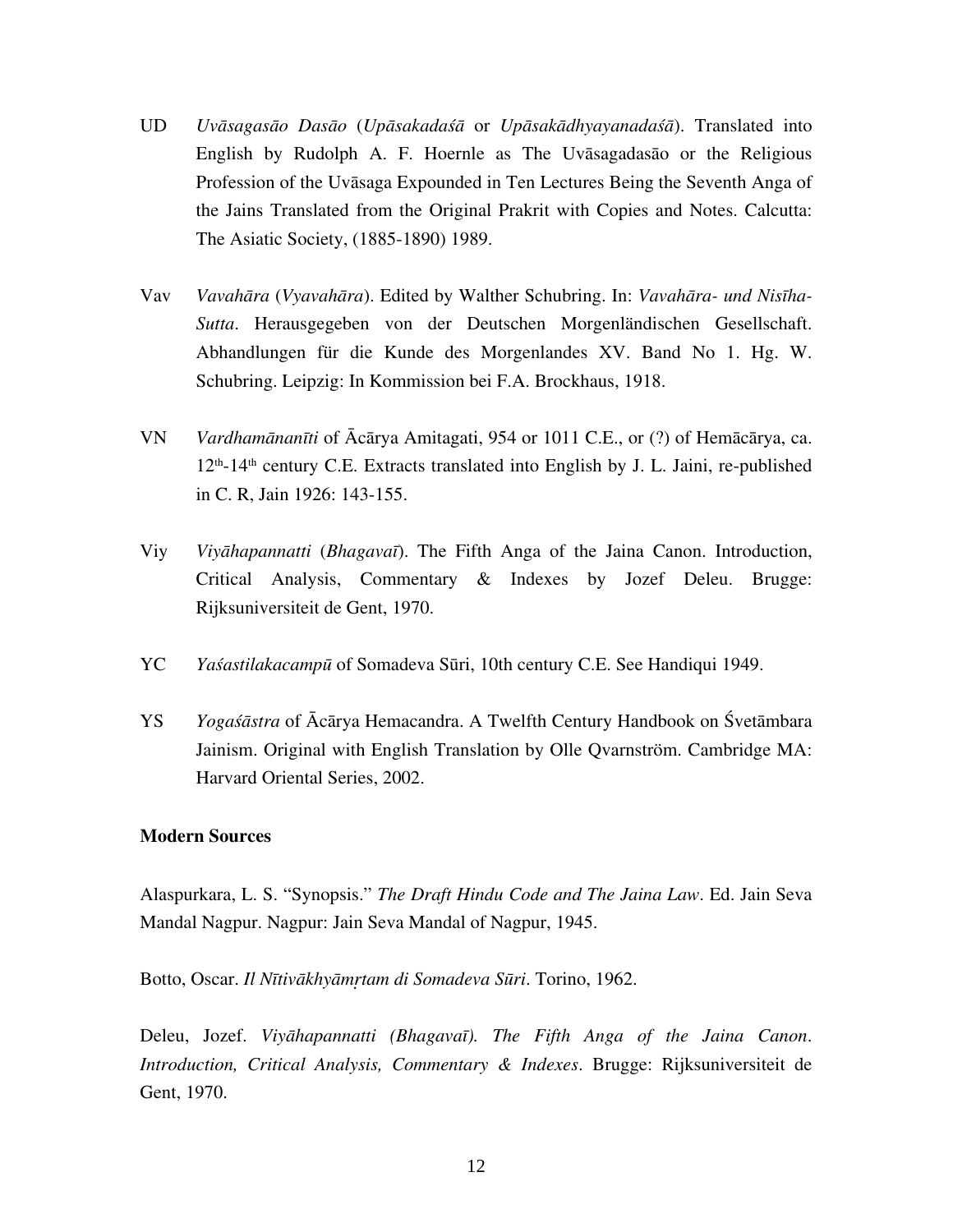Derrett, J. Duncan M. "Hemacarya's *Arhanniti*: An Original Jaina Juridical Work of the Middle Ages." *Annals of the Baroda Oriental Research Institute* LVII (1976) 3-21.

Derrett, J. Duncan M. "Scrupulousness and a Hindu-Jain Contract." *Journal of the Royal Asiatic Society of Great Britain and Ireland* (1980) 144 167.

Flügel, Peter. "The Codes of Conduct of the Terāpanth Samaṇ Order." *South Asia Research* 23, 1 (2003) 7-53.

Flügel, Peter. "The Invention of Jainism: A Short History of Jaina Studies." *Journal of Jaina Studies* 11 (2005) 1-19 (Kyoto) (also: *International Journal of Jain Studies* 1 2005 http://www.soas.ac.uk/ijjs).

Glasenapp, Helmuth von. *Der Jainismus: Eine indische Erlösungsreligion*. Berlin: Alf Häger Verlag, 1925 (*Jainism. An Indian Religion of Salvation*. Translated by Shridhar B. Shroti. Delhi: Motilal Banarsidas, 1999).

Gour, Hari Singh. *The Hindu Code: Being a Codified Statement of Hindu Law with a Commentary thereon*. Calcutta: Butterworth, 1919.

Gour, Hari Singh. *The Hindu Code*. 3rd Revised and Enlarged Edition. Calcutta: Butterworth & Co., 1929.

Handiqui, Krishna Kanta. *Yaśastilaka and Indian Culture*. *Or Somadeva's Yaśastilaka and Aspects of Jainism and Indian Thought and Culture in the Tenth Century*. Sholapur: Jaina Saṃskṛti Saṃrakshaka Sangha (Jīvarāja Jaina Granthamālā No. 2), (1949) 1968.

Hertel, Johannes. *On the Literature of the Shvetambaras of Gujarat*. Sächsische Forschungsinstitute in Leipzig. Forschungsinstitut für Indogermanistik Indische Abteilung Nr.1. Leipzig: Merkert & Petters, 1922.

Jacobi, Hermann. "The Kalpasūtra of Bhadrabāhu. Edited with an Introduction, Notes, and a Prâkṛit-Saṃskṛit-Glossary." *Abhandlungen für die Kunde des Morgenlandes* 7, 1 (1879) 1-173.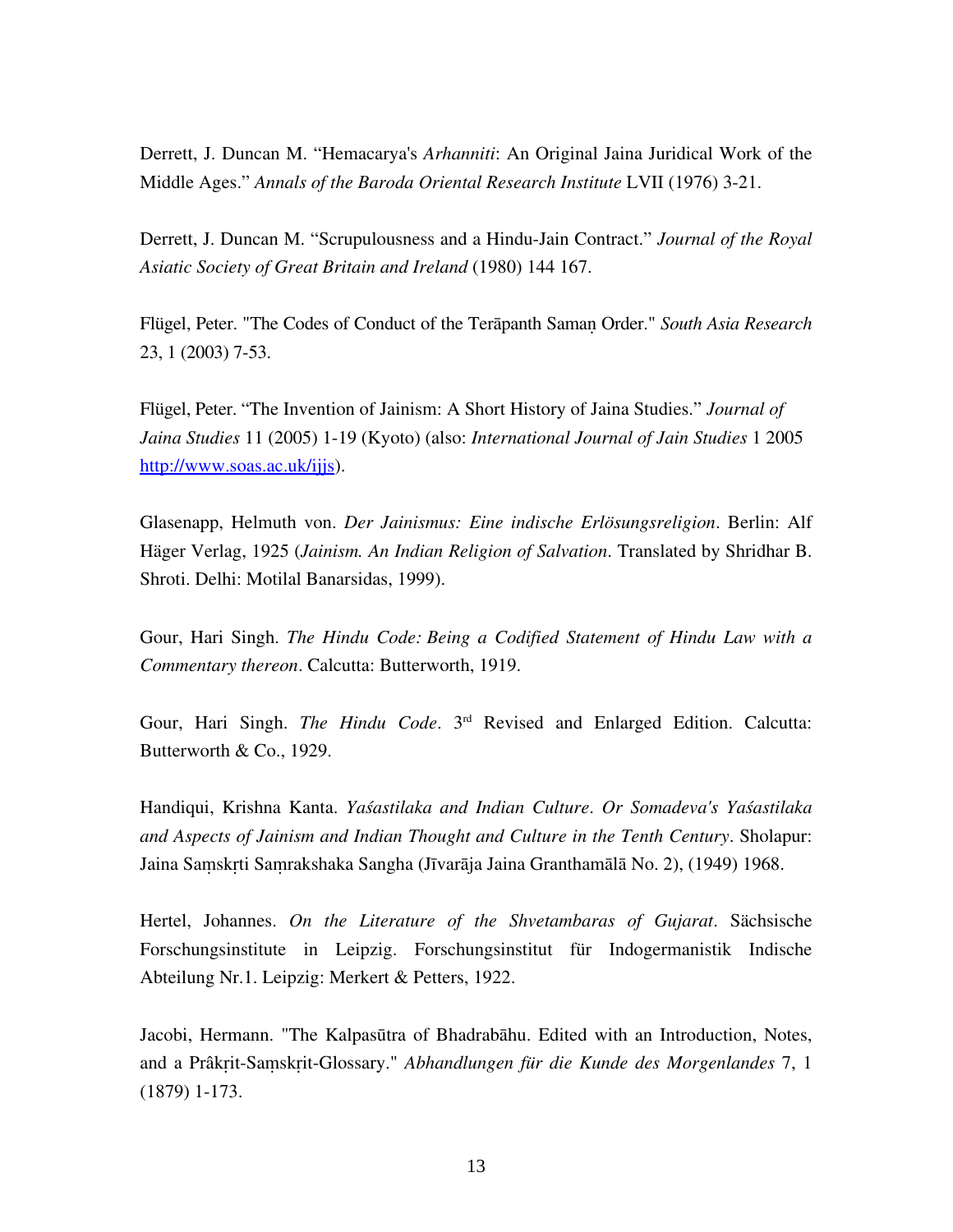Jain, Champat Ray. *The Jaina Law*. Madras: C.S. Mallinath (Editor: The Jaina Gazette), 1926.

Jain, Champat Ray. *Jaina Lāṃ (Jain Qānūn). Lekhak ke Aṅgrezī Granth kā Unhīṃ ke Dvārā Hindī Anuvād*. Sūrat: Jain Vijay Press (Mūlcand Kisandās Kāpaḍiyā), 1928.

Jain, Champat Ray. *A Complete Digest of Cases with the Jaina Law Supplement*. Delhi: S. B. Jain Academy, 1941.

Jain Mitra Mandal. *Proceedings of the 2525<sup>th</sup> Sri Vir Birthday Celebrations Together with a Summary Report of the Jain Mitra Mandal* 1915-27. Delhi: The Jain Mitra Mandal, 1927.

Jain Seva Mandal Nagpur. *The Draft Hindu Code and The Jaina Law*. Nagpur: The Literary and Law Sub Committee of the Jain Seva Mandal (Secretary Gyancand Jain), April 1945.

Jaini, Jagmander Lal. "Editorial Notes." *The Jaina Gazette* 1, 10 (1905) 139-146.

Jaini, Jagmander Lal. *Jaina Law: Bhadrabahu Samhita*. Arrah: The Central Jaina Publishing House, 1916.

Jaini, Jagmander Lal. *The Jainas of India and Dr. H. S. Gour's 'Hindu Code'*. Delhi: The Jaina Mitra Mandal, 1921.

Jaini, Manulal Sain. "Proposals for the Annual Meetings." *The Jaina Gazette* 1, 7 (1904) i.

Latthe, Annasaheb Bahadur. "Correspondence." *The Jaina Gazette* 3, 2 (1906) 31-32.

Menski, Werner. "Law and Religion: The Hindu and Jain Approach." *Jainism and Prakrit in Ancient and Medieval India*. Ed. N. N. Bhattacharyya, 361-374. New Delhi: Manohar, 1994.